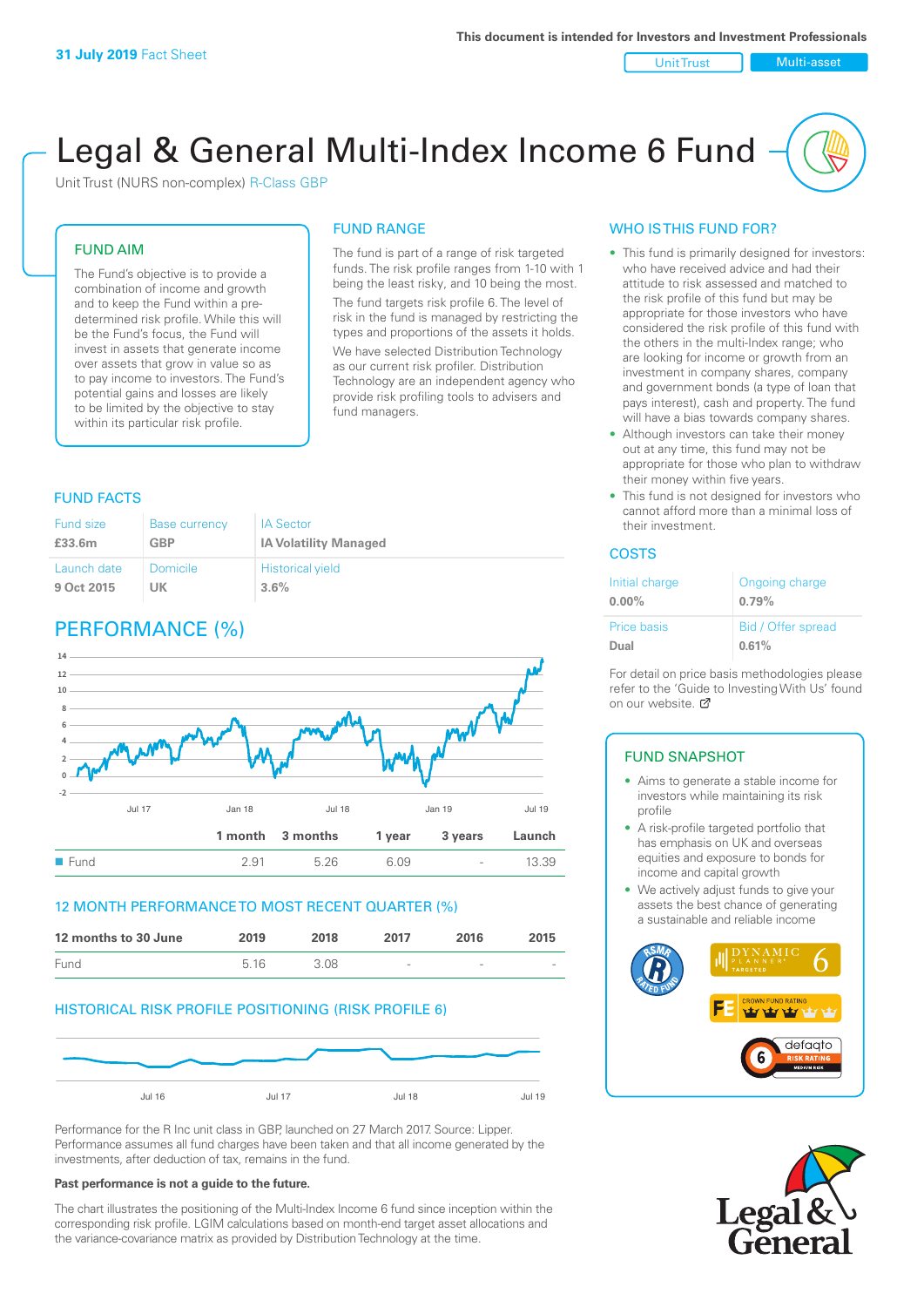## Legal & General Multi-Index Income 6 Fund

Unit Trust (NURS non-complex) R-Class GBP

## PORTFOLIO BREAKDOWN

All data source LGIM unless otherwise stated. Totals may not sum due to rounding.





#### FUND MANAGERS

The fund managers have responsibility for managing the multi-index fund range. They are part of the Multi-Asset Funds (MAF) team in LGIM. This team focuses on designing and managing multi-asset funds that are tailored to match the specific objectives of various client types. The team sits within a wider Asset Allocation team which combines both depth of experience with a broad range of expertise from different fields, including fund management, investment consulting and risk management roles.

# TOP 10 HOLDINGS (%)

| <b>L&amp;G UK Index Trust</b>                                    | 11.5 |
|------------------------------------------------------------------|------|
| iShares UK Dividend UCITS ETF                                    | 9.6  |
| L&G Emerging Markets Government Bond (US\$) Index Fund           | 7.8  |
| L&G Emerging Markets Government Bond (Local Currency) Index Fund | 7.8  |
| <b>L&amp;G US Index Trust</b>                                    | 6.6  |
| L&G High Income Trust                                            | 5.9  |
| L&G Global Emerging Markets Index Fund                           | 5.3  |
| <b>L&amp;G Pacific Index Trust</b>                               | 4.9  |
| L&G European Index Trust                                         | 4.7  |
| iShares Euro Dividend UCITS ETF                                  | 4 O  |